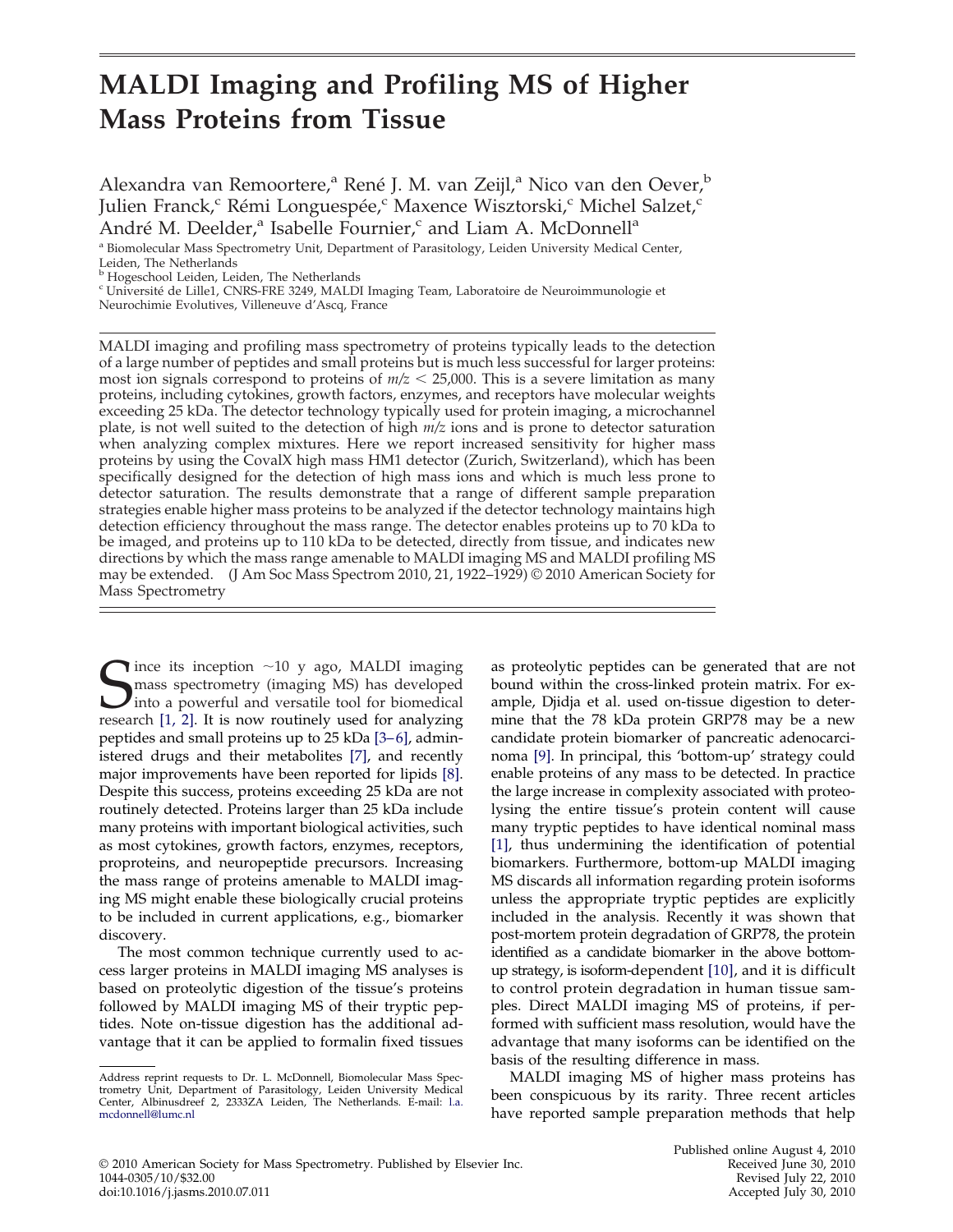increase the mass range of proteins amenable to the technique. The first method uses extensive water washing steps to deplete abundant soluble proteins, followed by application of a matrix solution containing a high percentage of organic solvent. This preparation allowed the detection of a 28 kDa integral crystalline lens membrane protein [11], but would be difficult to apply as a general strategy as its success is based solely on extensive on-tissue protein purification of membrane proteins (which remain anchored to the insoluble membrane during the repeated water washes). The second method uses Triton X-100 and xylene to aid the detection of proteins ranging from *m/z* 25,000 to 50,000 [12]. The images were very noisy, indicating insufficient intensity, but provided several lines of reasoning for the lack of sensitivity for higher mass proteins. The use of organic solvents or Triton X-100 suggests higher mass proteins may not be detected because they are not efficiently solubilized by the matrix solution and consequently are not extracted from the tissue. Franck et al. recently extended these sample preparation strategies and reported how the solvents 1,1,1,3,3,3-hexafluoro-2 propanol (HFIP) and 2,2,2-trifluoroethanol (TFE) could also be used for MALDI MS analysis of tissues [13]. Unfortunately the very low viscosity and harsh chemical abrasiveness of HFIP and TFE make them difficult to apply with the automated sample preparation stations commonly used for MALDI imaging MS.

All of the above sample preparation strategies report empirical methods by which the signals of higher mass proteins could be increased but have not addressed an inherent weakness in the mass spectrometry: MALDI predominantly generates singly charged protein ions so a high mass protein ion will be detected at high *m/z*. The technology typically used for protein MALDI imaging or profiling MS, a time-of-flight (TOF) mass spectrometer equipped with a micro-channel plate (MCP) detector, is not well suited to the detection of high *m/z* ions [14]. The initial impact of an ion onto the detector releases some electrons, which are then amplified through the MCP to generate the signal. The MCP detection process is known to favor lower *m/z* ions because the ion to electron conversion efficiency is nonlinearly dependent on velocity, exhibiting a 'threshold' velocity below which no signal is obtained, then increasing rapidly with increasing velocity before reaching a plateau in which detector response in insensitive to increasing velocity [15]. In TOF analyzers ion velocity is inversely proportional to the square root of the *m/z* ratio. Ions of high *m/z* may not be detected within the optimum detection-efficiency plateau and thus generate less detector signal. Furthermore, MCP detectors have a finite amplification potential within any single time-of-flight scan [16, 17]. Lower mass ions, detected first, can saturate the detector, leading to even lower detection efficiencies for higher mass ions [16, 17].

The lower sensitivity of TOF mass analyzers using MCP detectors for higher mass ions has been known for some time. Chen et al. have demonstrated that the

lower ion-to-electron conversion of higher mass ions, detector saturation, and *m/z*-dependent ion transmission (to the detector) are sufficient to explain the entirety of the observed decrease in signal intensity with increasing mass (without invoking any chemical bias) [14]. This study was primarily concerned with oligonucleotide detection but also demonstrated that protein analysis provided equivalent results. Furthermore, this investigation of the instrumental effects that are responsible for the decreased sensitivity of higher mass ions was performed using a simple mixture of just seven oligonucleotides. Even with this relatively simply system, saturation of the MCP detector could reduce the intensities of the heavier oligonucleotides by  $\sim 80\%$  [17]. In MALDI applications in proteomics, such as peptide fingerprinting and LC-MALDI, high mass insensitivity is rarely a problem since complex mixtures of proteins with masses above 20,000 are rarely analyzed. The tissue sections analyzed by MALDI imaging and profiling MS can result in a significant background, which is more intense in the low mass region but continues throughout the entire mass range [18, 19]. When detecting a wide mass range, this background will exacerbate MCP detector saturation and further decrease the detection efficiency for higher mass protein ions. Low mass ions are routinely deflected (or the detector bias switched) to avoid intense low mass ions, such as matrix and lipid ions, from saturating the detector [17]. Nevertheless in MALDI imaging and profiling MS the significant background and lower mass peptide and protein ions represent a high ion load that will reduce detection efficiency for higher mass ions.

Hillenkamp and workers have investigated highmass detection of MALDI generated ions using a single stage dynode [20] and used this technology to analyze large molecular ions [21, 22]. Commercial detectors explicitly designed for the detection of higher mass proteins and protein complexes have been designed by Comet and CovalX. The Comet Macromizer is based on a superconducting tunnel junction (STJ) cryodetector. The STJ detector can detect very low kinetic energies and is able to perform single ion detection on the basis of their kinetic energy [23]. In a MALDI-TOF instrument, the kinetic energy of an ion is determined by the accelerating potential and charge state of the ion, consequently an STJ detector is able to detect all ions with equal efficiency (no mass dependence) [20]. A particular advantage of STJ detectors is that multiply charged ions can be distinguished on the basis of their higher kinetic energy. The higher detection efficiency and higher capacity of the STJ detector has been exploited for the analysis of complex protein mixtures: it was demonstrated that the STJ detector could detect multiple higher mass proteins that were not detected using an MCP [24]. Unfortunately the Comet Macromizer is no longer commercially available.

The high mass detectors from CovalX, HM1 and HM2, use an ion conversion detector to increase the detection sensitivity of higher mass ions: incident ions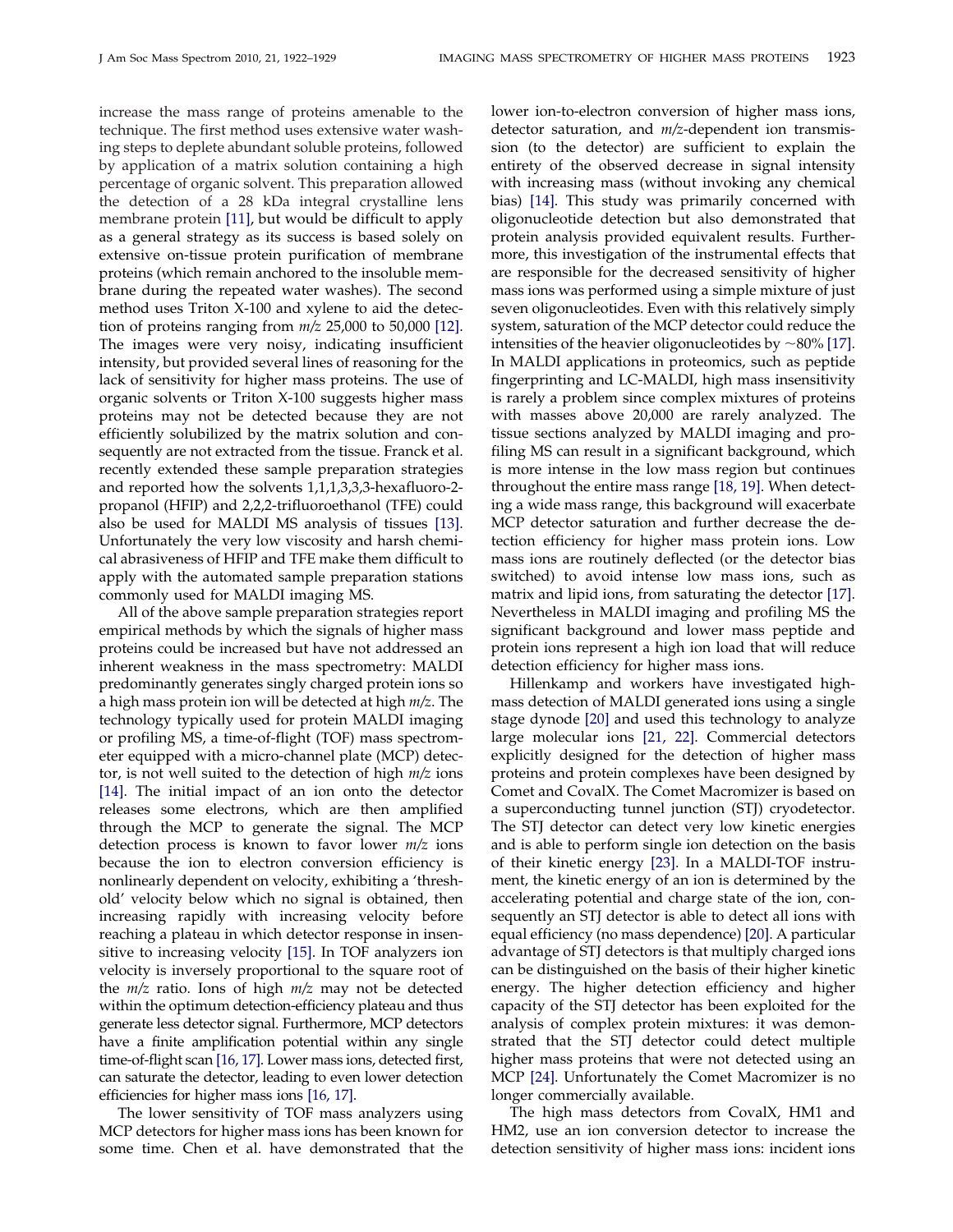first collide with a conversion dynode array to create smaller secondary ions, which are then reaccelerated into a secondary electron multiplier as higher velocity ions that are detected with higher sensitivity [25]. In addition to more sensitive detection of higher mass protein ions, these high mass detectors possess a much larger charge capacity and thus are not as prone to detector saturation as the typical MCP detector [25]. Here we demonstrate that a commercial detection system optimized for high mass ions and which is much less prone to detector saturation, CovalX's HM1 detector, significantly improves the sensitivity of MALDI imaging and profiling MS for higher mass proteins. Its combination with recently reported sample preparation procedures for accessing higher mass proteins enables these very large ions to be detected from tissue with higher sensitivity, and includes the demonstration of MALDI imaging MS of proteins exceeding 50 kDa and the first MALDI profiling MS of proteins exceeding 100 kDa.

# **Experimental**

#### *Materials*

Sinapinic acid (SA), 1,1,1,3,3,3-hexafluoro-2-propanol (HFIP), trifluoroacetic acid (TFA), ethanol (EtOH), acetone, acetonitrile (AcN), chloroform, Tween 20, sodium dodecyl sulfate (SDS), Triton X-100, and hydrogen peroxide were purchased from Sigma-Aldrich (Zwijndrecht, The Netherlands) and used without further purification. Peroxidase-blocking reagent containing 3% hydrogen peroxide was purchased from Dako (Heverlee, Belgium).

# *Samples*

Adult male Wistar rats weighing 250 –350 g and adult male wild type mice weighing  $30-50$  g (animal use accreditation by the French ministry of the agriculture no. 04,860) maintained under standard care were used. Animals were sacrificed by decapitation and immediately dissected to remove the brain, which was then flash frozen in liquid nitrogen and stored at  $-80^{\circ}$ C.

# *Tissue Preparation*

Thin 12  $\mu$ m thick tissue sections were cut using a cryomicrotome and thaw mounted onto conductive glass slides (Delta Technologies, Stillwater, MN, USA). The tissue sections were then freeze dried for 1 h followed by different washing steps to remove salts and abundant lipids. Each tissue section was first immersed in a bath of cold acetone for 30 s followed by a bath of cold EtOH 95% for 30 s, and finally immersed in chloroform for 1 min. Different sample preparation procedures for MALDI imaging and profiling MS of higher mass proteins were then compared by manually depositing arrays of  $0.5 \mu L$  droplets of matrix solution

using a micropipette (profiling) or applying a uniform coating of the matrix solution using an ImagePrep automated sprayer (Bruker Daltonics, Bremen, Germany).

# *Standard*

Mouse brain tissue sections were washed with chloroform and ethanol and prepared with a matrix solution of 20 mg/mL SA in AcN:0.1% TFA (7:3, vol/vol).

# *HFIP*

A matrix solution of 20 mg/mL SA in pure HFIP was deposited onto the washed tissue, followed by the addition of a recrystallization solution of 20 mg/mL SA in AcN: 0.1% TFA (7:3, vol/vol) [13].

# *Leinweber*

Mouse brain tissue sections were placed onto a droplet of 20 mg/mL SA in 90% EtOH containing 0.5% Triton X-100 and 0.1% TFA. After the matrix solution was dry, a droplet of a suspension of SA in xylene (freshly prepared by sonication) was deposited onto the tissue and the tissue dried in a vacuum desiccator. Additional droplets of matrix were then added using 20 mg/mL SA solutions in 90% EtOH and in 50% AcN [12].

#### *Tween*

A matrix solution of 20 mg/mL SA in AcN:0.1% TFA (7:3, vol/vol) and containing a low concentration of Tween 20 was deposited onto the washed tissue and allowed to dry [26].

# $H_2O_2$

A 3% solution of  $H_2O_2$  was deposited onto the tissue and left to incubate for 30 min in a saturated vapor pressure chamber. The tissue was then dried in a vacuum desiccator and prepared using a matrix solution of 20 mg/ml SA in AcN:0.1% TFA (7:3, vol/vol).

# *Mass Spectrometry*

All experiments were performed using an AutoFlex III MALDI-TOF (Bruker Daltonics, Bremen, Germany) equipped with an MCP detector and a high mass detector (HM1, CovalX, Switzerland) and were controlled using FlexControl 3.0. All protein spectra were then processed with FlexAnalysis 3.0 using the Top Hat baseline subtraction method and four cycles of Gauss smoothing with a width of 2 *m/z*.

MALDI mass analysis of higher mass proteins was found to require higher laser fluence. For these experiments, the laser offset was set to 30%, laser range to 20%, laser power to 70%, and the laser focus to medium. Mass analysis was performed using delayed extraction (800 ns), 20 kV acceleration voltage, and all ions below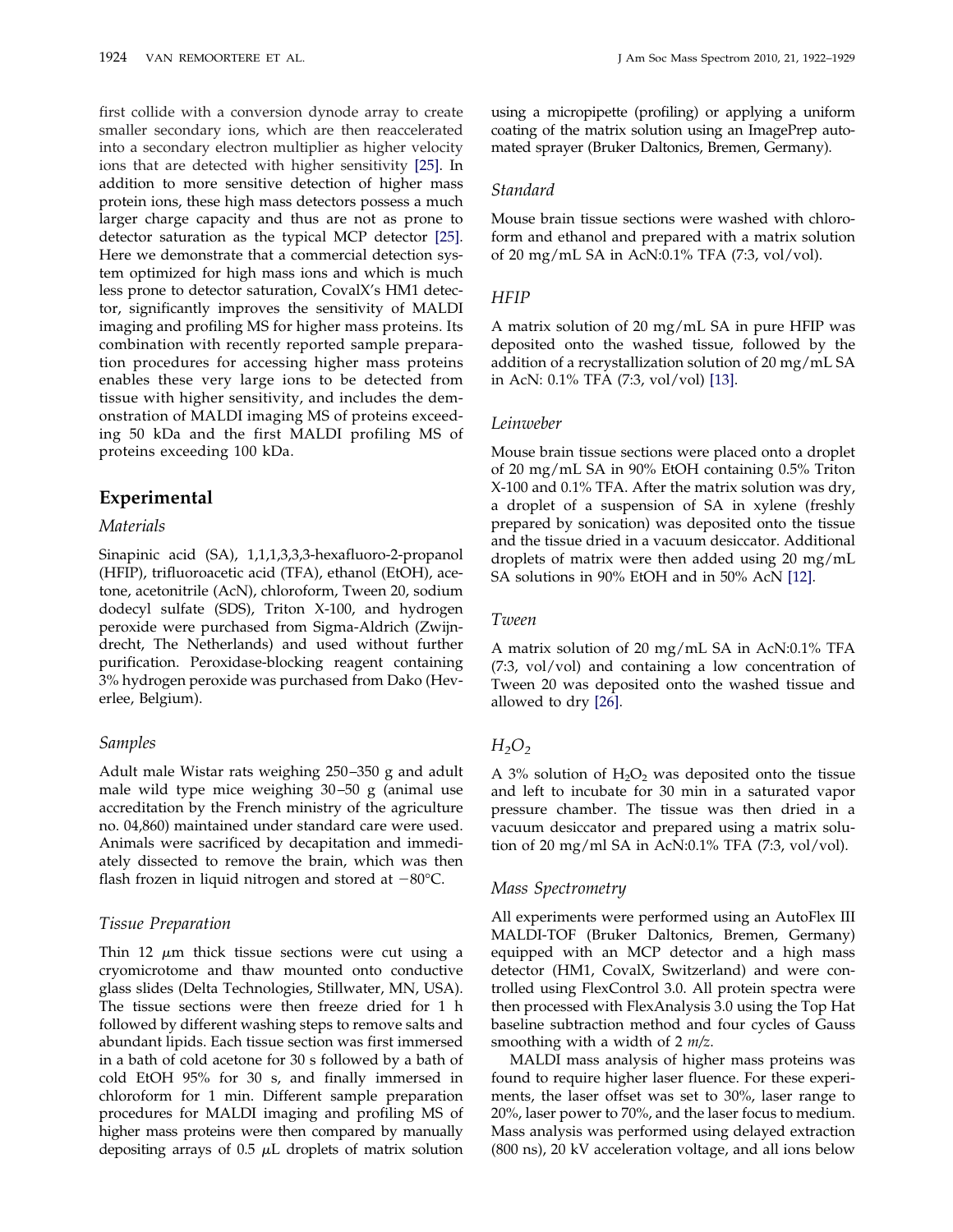3.5 kDa were suppressed using an ion deflector. The ion signals from 3.5–100 k *m/z* were recorded using a 0.5 GHz digitization rate and the mass spectra externally calibrated using insulin clusters and BSA clusters ( ${\rm [nM +}$  $[H]^+$ ,  $n = 1-4$  for insulin and  $n = 1-2$  for BSA).

MALDI imaging MS experiments were performed using a pixel (and laser raster) size of  $200 \times 200 \mu m$ , 1000 laser shots for each pixel, and were acquired in fully automated mode using FlexImaging 2.1. Mass analysis of each pixel took  $\sim$  6 s.

#### **Results and Discussion**

It has previously been shown that washing the tissue sections with organic solvents such as chloroform and EtOH before matrix deposition increases the number and intensities of protein signals up to 20 kDa [27–29]. To test if the increased high mass sensitivity and charge capacity of the high mass HM1 detector may benefit imaging MS of higher mass proteins, mouse brain tissue sections were washed with chloroform and ethanol, prepared with a matrix solution of 20 mg/mL SA in AcN:0.1% TFA (7:3, vol/vol), and then analyzed using an AutoFlex III MALDI-ToF equipped with an MCP and a HM1 detector. When selected, the HM1 detector is mechanically moved into the ion optical flight path, in front of the MCP detector (18 cm on the Autoflex III). Once the detector is in position, the post-acceleration voltage (20 kV) and gain voltage (2 kV) are applied and the detector signal switched to the output of the HM1 detector. The whole process takes  $\sim$ 1 min.

Figure 1 shows the spectra obtained by accumulating of 10,000 laser shots over the whole tissue. The MS spectrum recorded with the MCP detector shows many signals up to *m/z* 20,000 but only a few very low intensity peaks of higher *m/*z (Figure 1a). In contrast, the mass spectrum obtained with the high mass HM1 detector contains many peaks up to *m/z* 50,000 (Figure 1b). Several studies have established that the detection sensitivity of higher mass proteins using an MCP detector is highly attenuated in multi-component mixtures, due to detector saturation [14, 17, 24, 25]. The tissues analyzed in a MALDI imaging and profiling MS analysis contain a very large number of proteins that will exacerbate this loss of sensitivity due to detector saturation.

Images of proteins were obtained from another tissue section, obtained from a different region of a mouse brain, after washing in organic solvents and SA matrix deposition by automatic spraying using both the MCP and the high mass HM1 detectors. The dataset recorded with the high mass HM1 detector included many protein signals above *m/z* 30,000 with a mean S/N level above 4, Figure 2. Molecular images of the higher mass protein peaks detected at *m/z* 44,600, 46,800, and 66,000 all generated smooth images with clearly different distributions.

The highest mass MALDI images previously reported show the distributions of a protein detected at



**Figure 1.** Example MS spectra from a single mouse brain tissue section after deposition of the matrix solution 20 mg/mL SA in AcN:0.1% TFA (7:3, vol/vol) and measured using an MCP detector (**a**) and the high mass HM1 detector (**b**). The number of peaks above 20 kDa with  $S/N > 4$  is indicated. The error bars show the variability of the higher mass protein peaks across six repeats. Note that the two detectors have different intensity scales.

*m/z* 47,900 [12] and at *m/z* 66,460 [30]. The former publication includes many peaks between 25 and 50 kDa, whereas the latter reports only the protein at 66,460. In the former report the tissue was prepared using a stepwise sample preparation protocol using Triton X-100 and xylene, which had been developed for the analysis of higher mass proteins, but the experiment was performed using an MCP detector. The results shown above clearly indicate that an MCP detector may under-represent protein ions of higher *m/z*.

Several sample preparation strategies have been reported for the analysis of higher mass proteins. A comparison of the mass spectra recorded with an MCP detector and the high mass HM1 detector for several of these sample preparation strategies explicitly demonstrates the higher sensitivities that can be obtained using the high mass HM1 detector. Figures 3a and b show the mass spectra obtained using the Triton X-100 and xylene protocol developed by Leinweber et al. [12]. The mass spectrum obtained using the MCP contains weak peaks at higher *m/z* with low S/N, which are consistent with the mass spectra and pixilated images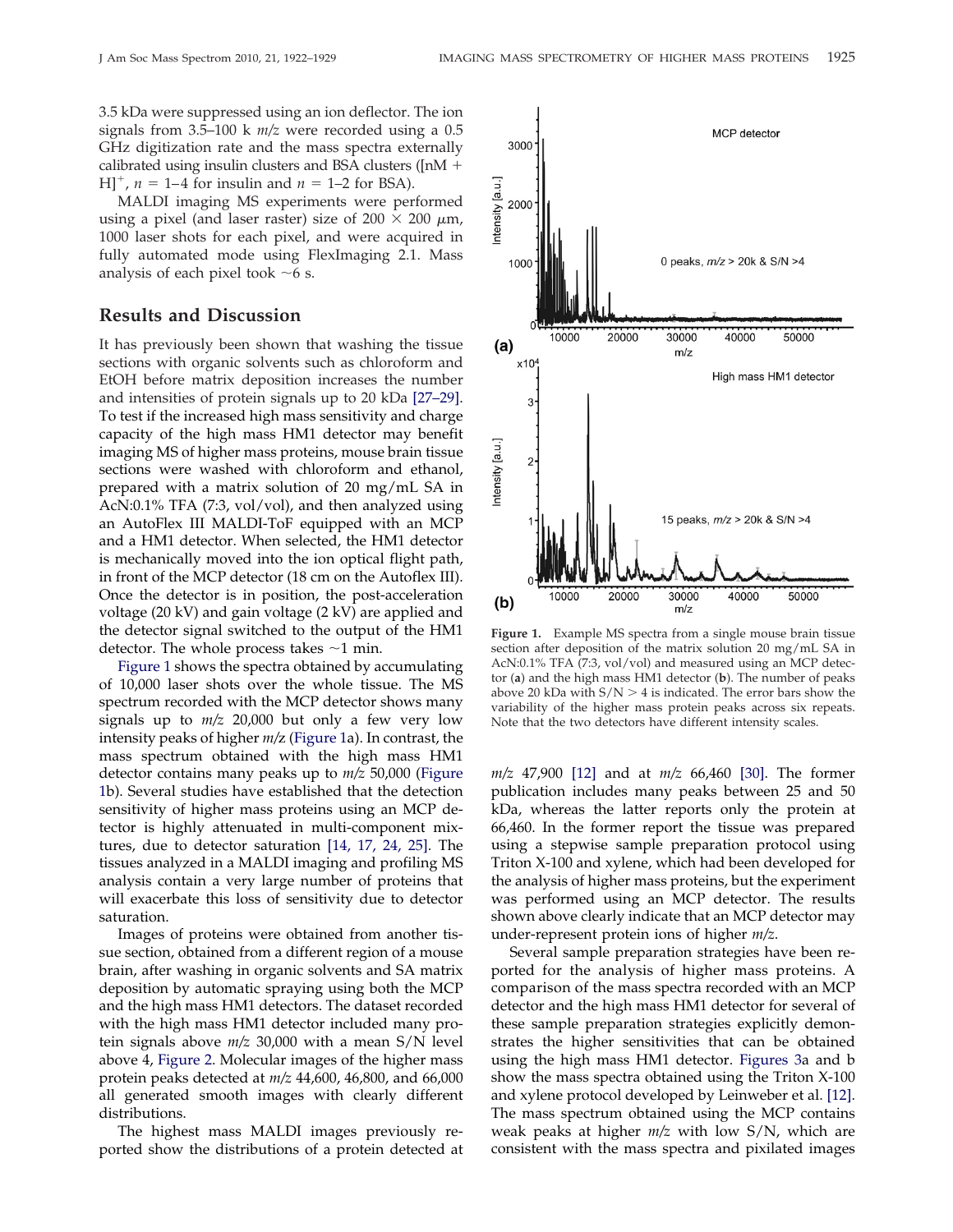

**Figure 2.** Mean mass spectrum and molecular images of proteins detected at *m/z* 44,600, 46,800, and 66,000 from a mouse brain tissue section using the high mass HM1 detector. The tissue was washed with chloroform and ethanol before deposition of the matrix solution 20 mg/mL SA in AcN:0.1% TFA (7:3, vol/vol).

included in the original article. When analyzed using the high mass HM1 detector intense peaks up to 50,000 *m/z* and several weaker peaks at even higher mass are obtained. Franck et al. recently reported a multistep sample preparation protocol based on the highly corrosive solvent HFIP [13]. The mass spectra obtained with the MCP can contain weak peaks up to 50,000 *m/z*, Figure 3c tissue 2, but sometimes the peaks are barely discernable, Figure 3c tissue 1. When analyzed with the high mass HM1 detector, both tissues generated a series of high intensity peaks up to 60,000 *m/z*. On occasion, the combination of the HFIP sample treatment and a high mass HM1 detector even led to the detection of peaks exceeding 100,000 *m/z* (supplementary Figure 1, which can be found in the electronic version of this article).

Figures 1, 2, and 3 demonstrate the increased sensitivity provided by the high mass HM1 detector and also indicate that low detection efficiency of higher mass proteins is one of the principal causes for their absence in previous MALDI imaging MS studies. Further support for this assertion was obtained by testing newly reported sample preparation strategies: Mainini et al. recently demonstrated that the addition of a small amount of chaotropic agents or detergents (0.05% SDS, PPS, or Triton X-100) to the matrix solution improved the intensity and number of protein peaks in the mass spectrum [26]. These experiments were performed using an MCP detector, and the majority of the protein peaks were detected at less than 25,000 *m/z*. The increased sensitivity for high mass proteins provided by the HM1 detector revealed that chaotropes and detergents could also aid in the detection of higher mass proteins. Figure 4a shows how the intensity of the peaks between 40,000 and 50,000 *m/z* increases with increasing

Tween content. An imaging analysis of two adjacent tissue sections, only one of which was prepared with Tween, clearly demonstrates that the higher mass proteins were only obtained from the tissue prepared with Tween (Figure 4a).

We then tested whether any of the steps from immunohistochemical protocols could be adapted for MALDI imaging and profiling MS, to improve the extraction and thus detection of higher mass proteins. Remarkably, it was found that the use of a commercially available peroxidase blocking solution containing 3%  $H_2O_2$  also enhanced the detection of higher mass proteins. Figure 4b shows examples of profiles obtained from adjacent tissue sections prepared by first treating the tissue with a  $3\%$  H<sub>2</sub>O<sub>2</sub> solution and then depositing the standard 20 mg/mL sinapinic acid matrix solution. As can be seen, a series of intense protein peaks were obtained up to 50 kDa, as well as some weaker peaks of even higher mass. The application of  $H_2O_2$  has been shown to oxidize cysteine and methionine residues [31] and to lead to the partial denaturation of proteins [32]. As occurs with chaotropes such as SDS, we speculate that  $H_2O_2$  aided denaturation of proteins might increase their solubilization in the matrix solution.

Closer inspection of the spectra obtained with the MCP and HM1 detectors, Figures 1 and 3, revealed that several of the higher mass peaks observed with the HM1 detector were sometimes also observed with the MCP but were detected with much lower intensity. This is consistent with the higher detection efficiency of higher mass ions using the HM1 detector: the profiling mass spectra are the result of 10 k accumulated singlelaser-shot mass spectra, the HM1 detector ensures a larger fraction of the higher mass ions contribute to the final accumulated spectrum. Nevertheless, the underly-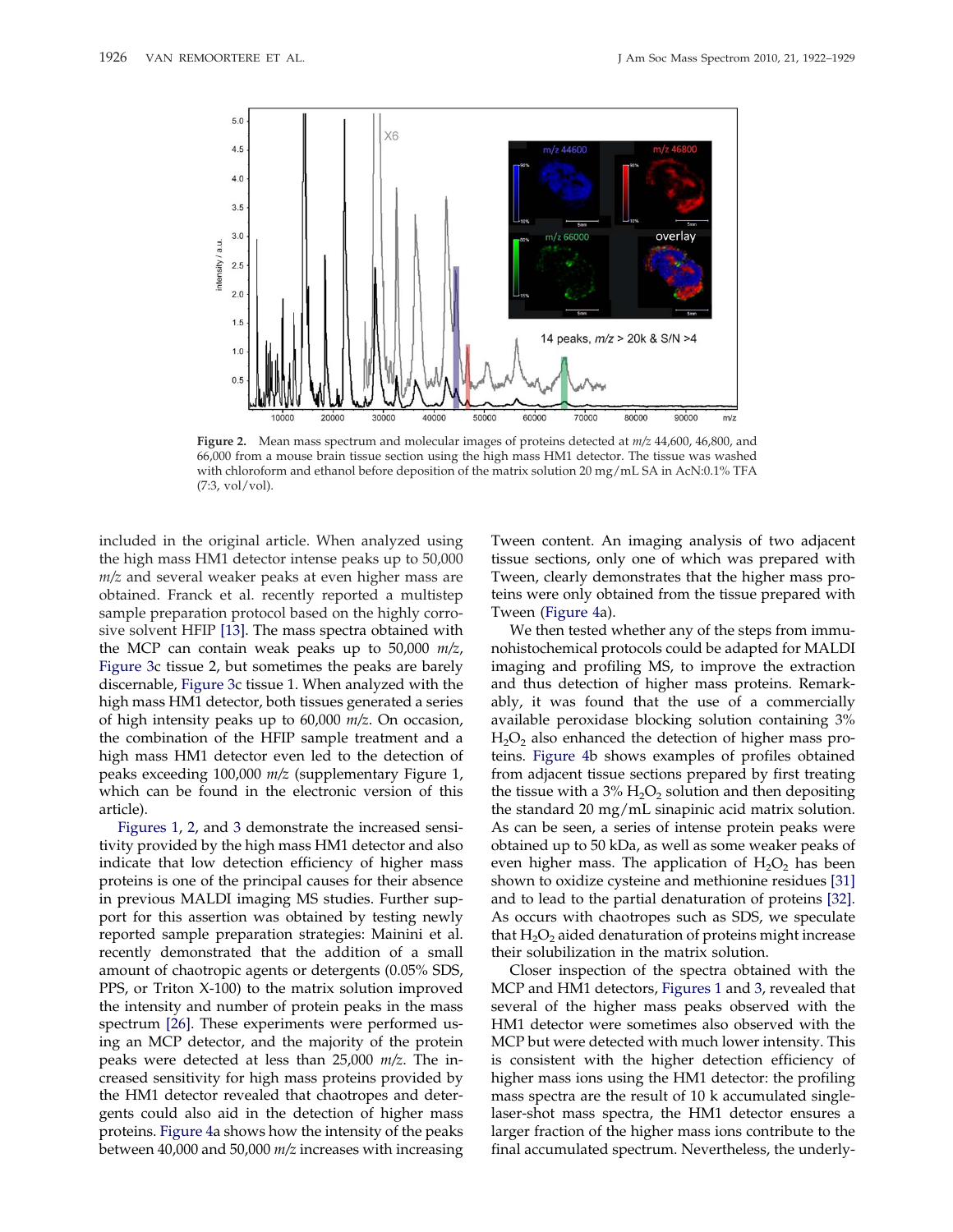

**Figure 3.** Comparison of spectra obtained from previously published sample preparation protocols for higher mass proteins using an MCP and a high mass HM1 detector. Leinweber [12] protocol using an MCP (**a**) and the HM1 detector (**b**). HFIP protocol [13] using an MCP (**c**) and the HM1 detector (**d**). The number of peaks above 20 kDa with a  $S/N > 4$  is indicated. The error bars show the variability of the higher mass protein peaks across six measurement repeats. Note that the two detectors have different intensity scales.

ing spectrum, the ions produced by the experiment, remains identical. For MALDI imaging MS experiments, in which each pixel is analyzed with fewer laser shots, the increased sensitivity offered by the high mass HM1 detector for higher mass proteins ensures that more pixels contribute signal to the final image (Figure 2).

The above results demonstrate that a range of different sample preparation strategies enable higher mass proteins to be analyzed provided they are detected with sufficient efficiency. However, the mass resolution of the peaks in the spectra measured with the high mass HM1 detector are lower than those measured using the MCP detector, and is a consequence of the postacceleration of the secondary ions after the conversion dynode (which provides the high mass sensitivity). The

low mass resolution of the high mass HM1 detector reduces its suitability for MALDI imaging and profiling MS because too many protein signals overlap. Nevertheless, it clearly demonstrates that the lack of detection of higher mass protein ions is partly due to the low detection efficiency of higher mass protein ions using MCPs, a phenomenon which is exacerbated by the significant chemical background. The HM1 detector has been designed for the detection of very large protein ions and protein complexes, including masses exceeding 10<sup>6</sup> Da. For very large molecules, i.e., several hundred kDa and greater, the detected peak width is limited by the isotopic distribution and adduct formation [33] and not by the response time of the detector. For the mass range accessible by MALDI imaging and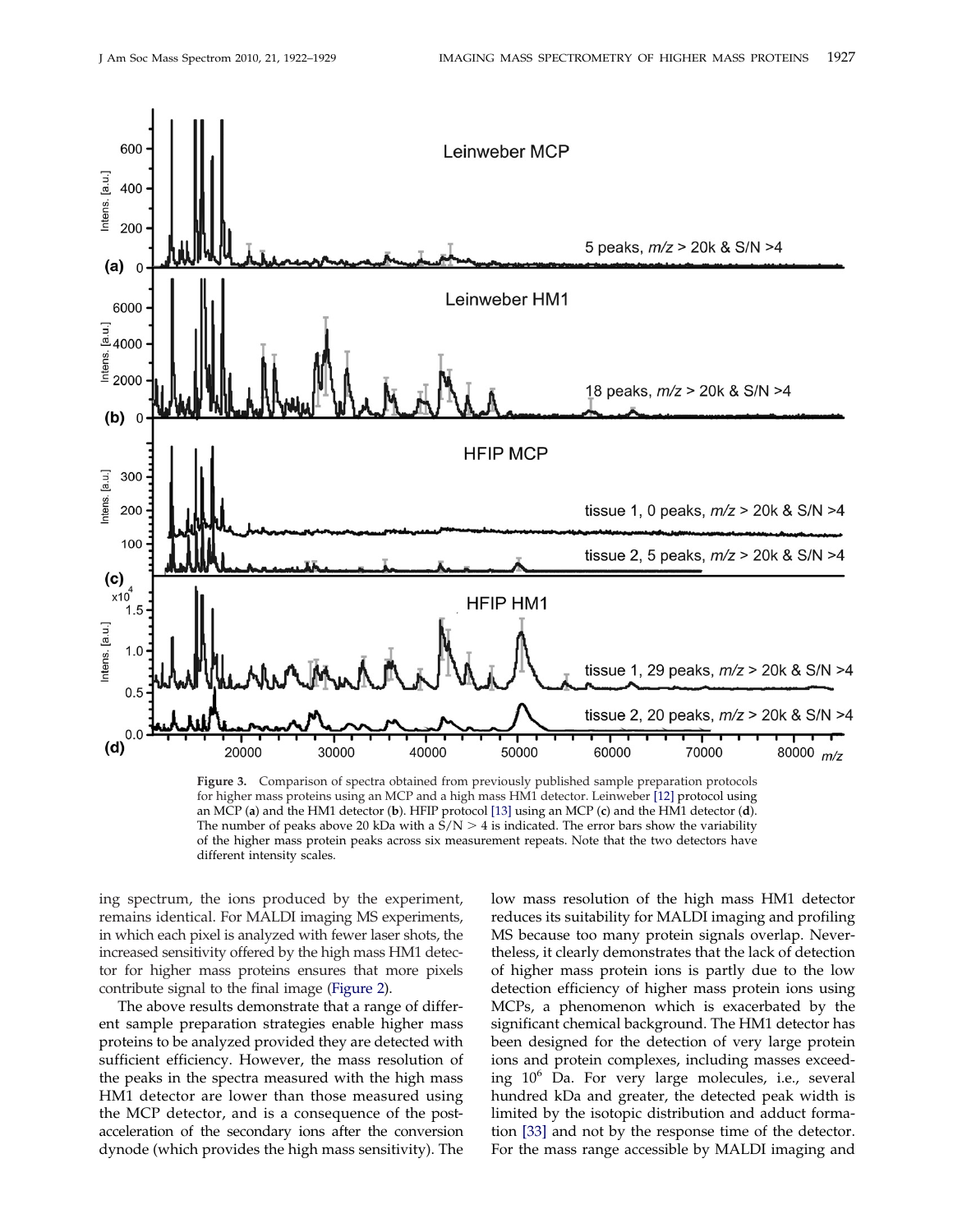

**Figure 4.** (a) Addition of the detergent Tween 20 to the matrix solution 20 mg/mL SA in AcN:0.1% TFA (7:3, vol/vol) leads to the detection of more high mass protein ions. (**b**) Pretreatment of the tissue with a 3%  $H_2O_2$  solution before the deposition of the matrix solution 20 mg/mL SA in AcN:0.1% TFA (7:3, vol/vol) leads to the detection of higher mass proteins. The number of peaks above 20 kDa with a  $S/N > 4$  is indicated.

profiling MS, below  $\sim$ 150 kDa, it would be beneficial to decrease the response time of the high mass HM1 detector (350 ns), or CovalX's revised HM2 detector (250 ns), to  $\sim$ 10 ns while maintaining improved sensitivity and lack of saturation.

# **Conclusion**

Tissue analysis using MALDI imaging and profiling MS experiments can generate rich spectra containing many peptides and proteins. However, the number of lower mass proteins, 25 kDa, far exceeds those of higher mass. The results shown here clearly demonstrate that many existing sample preparation protocols generate higher mass protein ions but the ions are detected with low efficiency using the standard MCP detector. The increased signal intensities of higher mass proteins obtained with the high mass HM1 detector, relative to an MCP, are consistent with the latter's known loss of detection sensitivity with increasing mass and ion load [14]. MALDI imaging and profiling MS generates a significant chemical background [18], which will exacerbate any losses of sensitivity due to saturation. The increased detection sensitivity and, particularly, the lack of detector saturation provided by the HM1 detector, enables the acquisition of spectra containing proteins up to  $\sim$ 70 kDa as well as the detection of even higher mass proteins. These results, the first reporting the utility of such detectors for MALDI imaging and profiling MS, demonstrate that the sensitive analysis of higher mass proteins directly from tissue requires a detector technology that can withstand the high chemical background and detect higher mass proteins with higher efficiency.

#### **Acknowledgments**

The authors acknowledge funding for this work by the ZonMw Horizon program Multiplex Imaging of Tissue Arrays, project number 93519026 (L.McD.), and by grants from the Centre National de la Recherche Scientifique (CNRS) Direction de la Politique Industrielle et Institut des Sciences de la Vie (to M.S. and I.F.), Ministère de L'Education Nationale, de L'Enseignement Supérieur et de la Recherche, Agence Nationale de la Recherche (ANR PCV to I.F.), Institut du Cancer (INCA to I.F.).

# **Appendix A Supplementary Material**

Supplementary material associated with this article may be found in the online version at doi:10.1016/ j.jasms.2010.07.011.

# **References**

- 1. McDonnell, L. A.; Corthals, G. L.; Willems, S. M.; van Remoortere, A.; van Zeijl, R. J. M.; Deelder, A. M. Peptide and Protein Imaging Mass pectrometry in Cancer Research. *J. Proteom.* 2010, epub ahead of print.
- 2. McDonnell, L. A.; Heeren, R. M. A. Imaging Mass Spectrometry. *Mass Spectrom. Rev.* **2007,** *26,* 606 643.
- 3. Chaurand, P.; Latham, J. C.; Lane, K. B.; Mobley, J. A.; Polosukhin, V. V.; Wirth, P. S.; Nanney, L. B.; Caprioli, R. M. Imaging Mass Spectrometry of Intact Proteins from Alcohol-Preserved Tissue Specimens: Bypassing
- Formalin Fixation. *J. Proteome Res.* **2008,** *7,* 3543–3555. 4. Cornett, D. S.; Reyzer, M. L.; Chaurand, P.; Caprioli, R. M. MALDI Imaging Mass Spectrometry: Molecular Snapshots of Biochemical Sys-tems. *Nat. Methods* **2007,** *4,* 828 – 833.
- 5. Franck, J.; Arafah, K.; Elayed, M.; Bonnel, D.; Vergara, D.; Jacquet, A.; Vinatier, D.; Wisztorski, M.; Day, R.; Fournier, I.; Salzet, M. MALDI Imaging Mass Spectrometry: State of the Art Technology in Clinical
- Proteomics. *Mol. Cell. Proteom.* **2009,** 8, 2023-2033.<br>6. Seeley, E. H.; Caprioli, R. M. Molecular Imaging of Proteins in Tissues<br>by Mass Spectrometry. Proc. Natl. Acad. Sci. U.S.A. **2008,** 105, 18126-18131.
- 7. Stoeckli, M.; Staab, D.; Schweitzer, A. Compound and Metabolite Distribution Measured by MALDI Mass Spectrometric Imaging in Whole-Body Tissue Sections. *Int. J. Mass Spectrom.* **2007,** *260,* 195–202.
- 8. Burnum, K. E.; Cornett, D. S.; Puolitaival, S. M.; Milne, S. B.; Myers, D. S.; Tranguch, S.; Brown, H. A.; Dey, S. K.; Caprioli, R. M. Spatial and Temporal Alterations of Phospholipids Determined by Mass Spectrom-